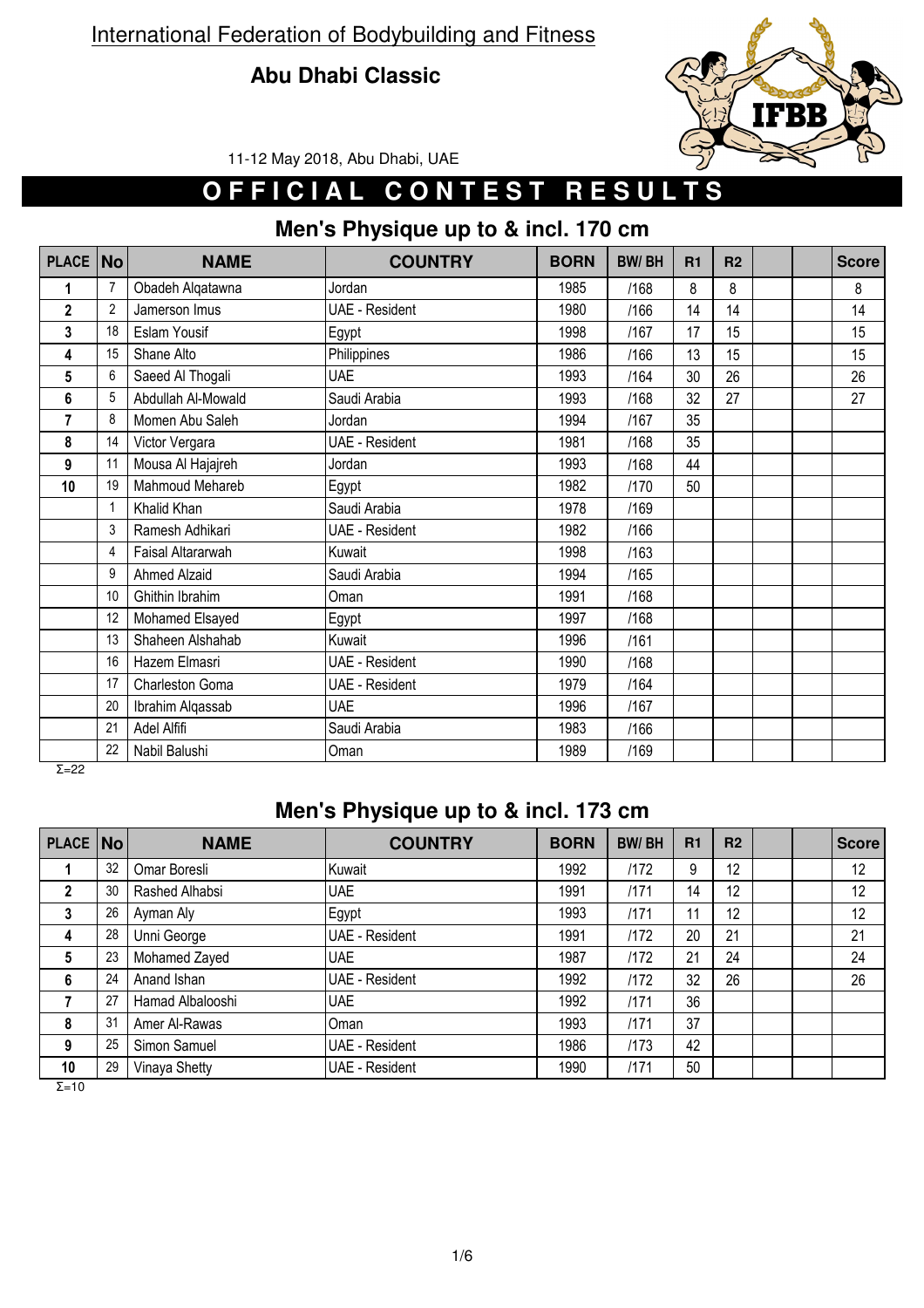#### **Men's Physique up to & incl. 176 cm**

| <b>PLACE</b>        | <b>No</b> | <b>NAME</b>         | <b>COUNTRY</b>        | <b>BORN</b> | <b>BW/BH</b> | R1 | R <sub>2</sub> |  | <b>Score</b> |
|---------------------|-----------|---------------------|-----------------------|-------------|--------------|----|----------------|--|--------------|
|                     | 41        | Mohamed Abdalla     | Egypt                 | 1990        | 1174         | 13 | 11             |  | 11           |
| 2                   | 45        | Subhan Hussain      | Pakistan              | 1992        | /175         | 12 | 14             |  | 14           |
| 3                   | 40        | Ali Moussa          | <b>UAE</b> - Resident | 1990        | /176         | 19 | 18             |  | 18           |
| 4                   | 42        | Omar Al-Awi         | Jordan                | 1991        | /175         | 15 | 18             |  | 18           |
| 5                   | 37        | Izzeldeen Al-Azizi  | Jordan                | 1992        | /174.5       | 26 | 19             |  | 19           |
| 6                   | 38        | <b>Badr Sharif</b>  | <b>UAE</b>            | 1977        | /176         | 20 | 27             |  | 27           |
| 7                   | 44        | Ali Al Ithawi       | Iraq                  | 1996        | /175         | 36 |                |  |              |
| 8                   | 39        | Mohammad Alsayegh   | Kuwait                | 1993        | /176         | 42 |                |  |              |
| 9                   | 43        | Qais Saif Al-Mamari | Oman                  | 1985        | /176         | 43 |                |  |              |
| 10                  | 36        | Abdulaziz Alawadhi  | <b>UAE</b>            | 1992        | /176         | 48 |                |  |              |
| 11                  | 35        | Alhamzah Khalaf     | Iraq                  | 1993        | /176         | 57 |                |  |              |
| 12<br>$\sim$ $\sim$ | 34        | Sohrab Popal        | Afghanistan           | 1985        | /175         | 58 |                |  |              |

Σ=12

### **Men's Physique up to & incl. 179 cm**

| PLACE No     |    | <b>NAME</b>        | <b>COUNTRY</b> | <b>BORN</b> | <b>BW/BH</b> | R1 |  | <b>Score</b> |
|--------------|----|--------------------|----------------|-------------|--------------|----|--|--------------|
|              | 51 | Yahya AK           | Jordan         | 1990        | /178         |    |  |              |
|              | 49 | Ahmed Shalaby      | Egypt          | 1981        | /176.5       | 12 |  | 12           |
|              | 48 | Leonid Semenchuk   | UAE - Resident | 1995        | /179         | 15 |  | 15           |
| 4            | 52 | Mhdeid Alchaar     | Syria          | 1992        | /179         | 18 |  | 18           |
|              | 50 | Basim Albadarneh   | UAE - Resident | 1989        | /177         | 21 |  | 21           |
| 6            | 47 | Mohammad Fathallah | Kuwait         | 1994        | 1177         | 30 |  | 30           |
| $\Sigma = 6$ |    |                    |                |             |              |    |  |              |

#### **Men's Physique up to & incl. 182 cm**

| PLACE No     |    | <b>NAME</b>       | <b>COUNTRY</b> | <b>BORN</b> | <b>BW/BH</b> | R <sub>1</sub> |  | <b>Score</b> |
|--------------|----|-------------------|----------------|-------------|--------------|----------------|--|--------------|
|              | 59 | Mohammad Khattab  | IJordan        | 1993        | /180         | 9              |  | 9            |
|              | 58 | Mohammed Al-Mahri | Saudi Arabia   | 1986        | /181         | 9              |  |              |
|              | 54 | Tawfiq Moayad     | Palestine      | 1990        | /180         | 19             |  | 19           |
| 4            | 57 | Hussein Yehya     | Egypt          | 1991        | /180         | 19             |  | 19           |
|              | 56 | Mohammed Samsheer | UAE - Resident | 1991        | /180         | 20             |  | 20           |
| 6            | 55 | Abdulhakeem Raoof | Iraq           | 1995        | /182         | 30             |  | 30           |
| $\Sigma = 6$ |    |                   |                |             |              |                |  |              |

### **Men's Physique over 182 cm**

| PLACE   No |    | <b>NAME</b>        | <b>COUNTRY</b> | <b>BORN</b> | <b>BW/BH</b> | R1 |  | ∣Score ∣ |
|------------|----|--------------------|----------------|-------------|--------------|----|--|----------|
|            | 64 | Abdallah Mohamad   | <b>IUAE</b>    | 1994        | /183         | 6  |  |          |
|            | 62 | Hasanain Al-Abedi  | Ilraq          | 1988        | /185         | 14 |  | 14       |
|            | 65 | Ahmad Shams        | luae           | 1987        | /184         | 15 |  | 15       |
| 4          | 63 | Adnan Alhatamleh   | IJordan.       | 1996        | /185         | 17 |  | 17       |
|            | 61 | Abdallah Abushanab | ,Jordan        | 1991        | /185         | 25 |  | 25       |

Σ=5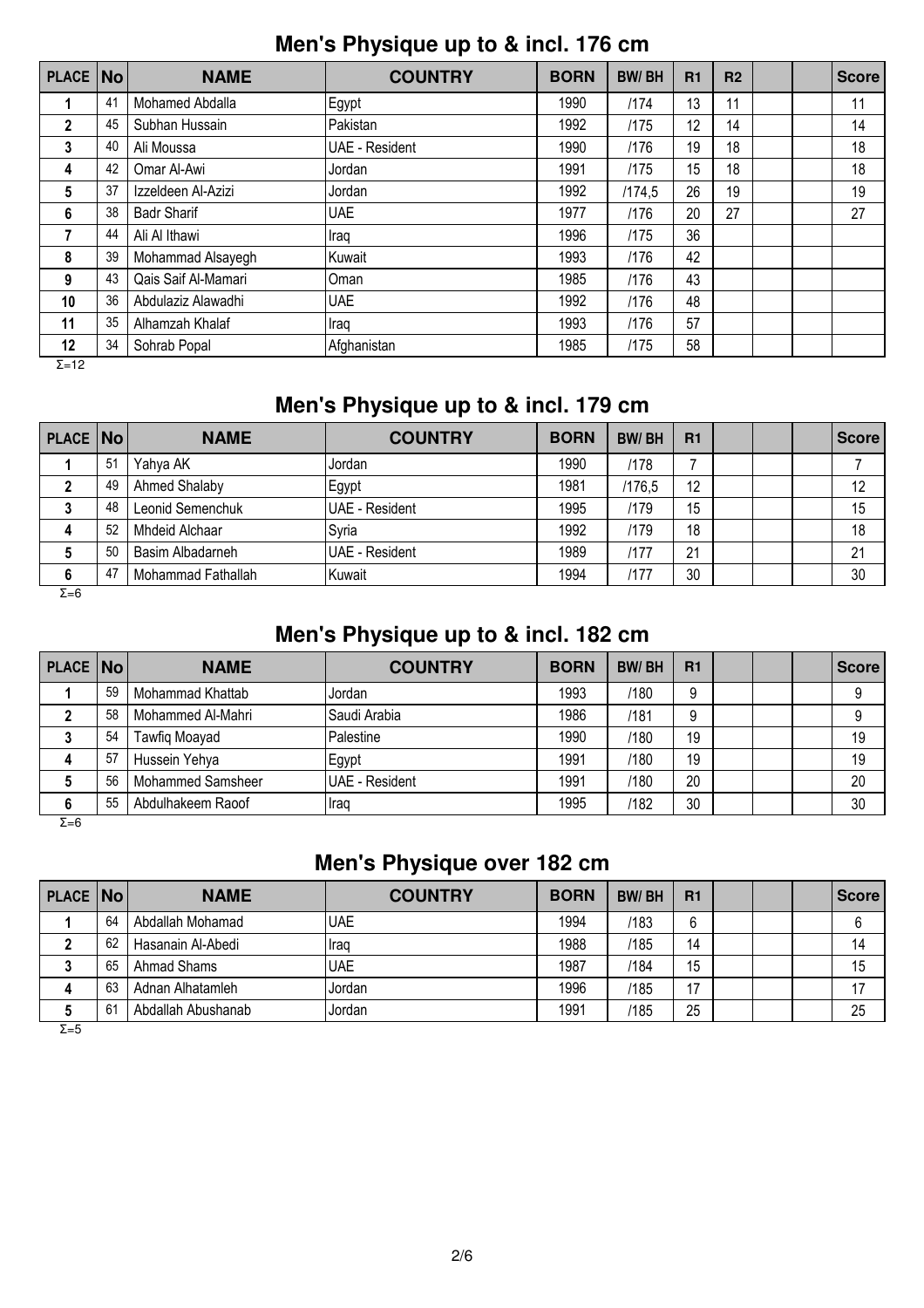#### **Muscular Men's Physique Open**

| <b>PLACE</b> | <b>No</b> | <b>NAME</b>          | <b>COUNTRY</b>        | <b>BORN</b> | <b>BW/BH</b> | R <sub>1</sub> | R <sub>2</sub> |  | <b>Score</b> |
|--------------|-----------|----------------------|-----------------------|-------------|--------------|----------------|----------------|--|--------------|
| 1            | 75        | Mohamed Gomaa        | <b>IEgypt</b>         | 1984        |              | 6              | 11             |  | 11           |
| $\mathbf 2$  | 67        | Ahmad Al Jajah       | <b>UAE</b> - Resident | 1985        |              | 39             | 14             |  | 14           |
| 3            | 76        | Khiam Muhammad       | <b>UAE</b> - Resident | 1985        |              | 18             | 16             |  | 16           |
| 4            | 80        | Soufian Belg         | Qatar                 | 1988        |              | 12             | 16             |  | 16           |
| 5            | 70        | Imtiaz Rehman        | <b>UAE</b> - Resident | 1992        |              | 17             | 22             |  | 22           |
| 6            | 83        | Ahmed Bringi         | Sudan                 | 1995        |              | 21             | 25             |  | 25           |
| 7            | 78        | Saad Almasri         | Lebanon               | 1987        |              | 40             |                |  |              |
| 8            | 73        | Prince Mojola        | South Africa          | 1969        |              | 42             |                |  |              |
| 9            | 72        | Mohamed Elkhattib    | Egypt                 | 1990        |              | 46             |                |  |              |
| 10           | 82        | <b>Tarek Ghattas</b> | Jordan                | 1988        |              | 48             |                |  |              |
| 11           | 69        | Yasir Munawar        | UAE - Resident        | 1983        |              | 58             |                |  |              |
| 12           | 77        | Karim Hafez          | <b>UAE</b>            | 1990        |              | 60             |                |  |              |
| 13           | 79        | Hashim Gurashi       | Sudan                 | 1985        |              | 61             |                |  |              |
| 14           | 81        | Khalid Alnaqbi       | <b>UAE</b>            | 1992        |              | 73             |                |  |              |
| 15           | 68        | Hesham Abdelmenm     | Egypt                 | 1992        |              | 74             |                |  |              |
| 16           | 74        | Khaled Hussein       | Egypt                 | 1996        |              | 78             |                |  |              |
| 17           | 71        | Ahmadali Momtaz      | Iran                  | 1983        |              | 80             |                |  |              |

 $\overline{Σ=17}$ 

#### **OVERALL Men's Physique**

| PLACE   No |    | <b>NAME</b>      | <b>COUNTRY</b> | <b>BORN</b> | <b>BW/BH</b> | R1 |  | <b>Score</b> |
|------------|----|------------------|----------------|-------------|--------------|----|--|--------------|
|            | 59 | Mohammad Khattab | <b>Jordan</b>  | 1993        |              | 13 |  | 13           |
|            | 64 | Abdallah Mohamad | <b>UAE</b>     | 1994        |              | 14 |  | 14           |
|            |    | Obadeh Algatawna | Jordan         | 1985        |              | 16 |  | 16           |
| 4          | 41 | Mohamed Abdalla  | Egypt          | 1990        |              | 19 |  | 19           |
|            | 32 | Omar Boresli     | Kuwait         | 1992        |              | 19 |  | 19           |
|            | 51 | Yahya AK         | Jordan         | 1990        |              | 28 |  | 28           |

 $\overline{Σ=6}$ 

### **Junior Men's Physique up to & incl. 174 cm**

| PLACE No |    | <b>NAME</b>          | <b>COUNTRY</b> | <b>BORN</b> | <b>BW/BH</b> | R <sub>1</sub> | R <sub>2</sub> |  | <b>Score</b> |
|----------|----|----------------------|----------------|-------------|--------------|----------------|----------------|--|--------------|
|          | 86 | Abdulmohsen Alhaddad | lKuwait        | 1999        | /163         | 6              | 6              |  | 6            |
|          | 85 | Mohamed Elsayed      | Egypt          | 1997        | /168         | 9              | 9              |  | 9            |
|          | 93 | Abdullah Alayaf      | Saudi Arabia   | 1995        | /172         | 16             | 17             |  | 17           |
| 4        | 88 | Emad Deznabi         | <b>UAE</b>     | 2001        | /168         | 25             | 21             |  | 21           |
|          | 90 | Shaheen Alshahab     | Kuwait         | 1996        | /161         | 25             | 25             |  | 25           |
|          | 89 | Ibrahim Algassab     | <b>UAE</b>     | 1996        | /167         | 26             | 27             |  | 27           |
|          | 87 | Khaled Alsuudidi     | <b>UAE</b>     | 1997        | /173         | 35             |                |  |              |

 $Σ=7$ 

# **Junior Men's Physique over 174 cm**

| PLACE No |    | <b>NAME</b>       | <b>COUNTRY</b> | <b>BORN</b> | <b>BW/BH</b> | R <sub>1</sub> |  | Score |
|----------|----|-------------------|----------------|-------------|--------------|----------------|--|-------|
|          | 97 | Salman Alsuweilmy | ISaudi Arabia  | 1995        | /177         | ხ              |  |       |
|          | 98 | Leonid Semenchuk  | UAE - Resident | 1995        | /179         | 13             |  | 13    |
| J        | 95 | Adnan Alhatamleh  | Jordan         | 1996        | /185         | 16             |  | 16    |
|          | 94 | Talal Almadani    | <b>UAE</b>     | 1998        | /182         | 17             |  | 17    |
|          | 96 | Ali Al Ithawi     | Iraq           | 1996        | /175         | 25             |  | 25    |

Σ=5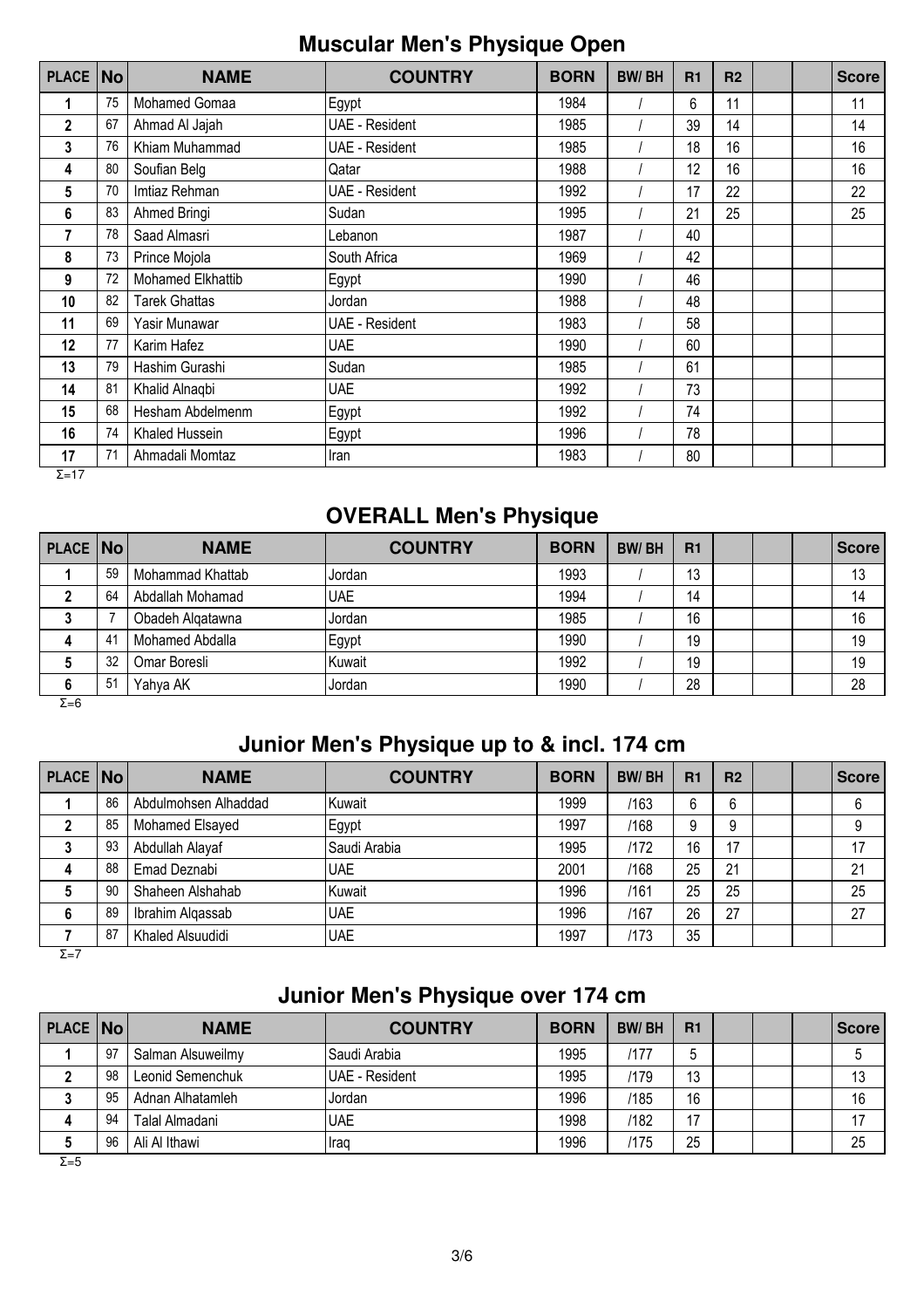#### **OVERALL Junior Men's Physique**

| <b>PLACE No</b> |    | <b>NAME</b>          | <b>COUNTRY</b> | <b>BORN</b> | <b>BW/BH</b> | R1 |  | <b>Score</b> |
|-----------------|----|----------------------|----------------|-------------|--------------|----|--|--------------|
|                 | 86 | Abdulmohsen Alhaddad | IKuwait        | 1999        |              |    |  |              |
|                 | 97 | Salman Alsuweilmv    | Saudi Arabia   | 1995        |              |    |  |              |

Σ=2

### **Master Men's Physique Open**

| PLACE   No |                  | <b>NAME</b>          | <b>COUNTRY</b>  | <b>BORN</b> | <b>BW/BH</b> | R1         |  | <b>Score</b> |
|------------|------------------|----------------------|-----------------|-------------|--------------|------------|--|--------------|
|            | 101              | <b>Badr Sharif</b>   | <b>UAE</b>      | 1977        | /176         |            |  |              |
|            | 102 <sub>1</sub> | l Khalid Khan        | lSaudi Arabia   | 1978        | /169         |            |  |              |
|            | 100              | <b>Gareth Thomas</b> | IUAE - Resident | 1972        |              | $\sqrt{2}$ |  | ٠            |

Σ=3

#### **Men's Classic Bodybuilding up to & incl. 175 cm**

| <b>PLACE No</b> |     | <b>NAME</b>       | <b>COUNTRY</b> | <b>BORN</b> | BW/BH      | R1x2 | R <sub>2</sub> |  | <b>Score</b> |
|-----------------|-----|-------------------|----------------|-------------|------------|------|----------------|--|--------------|
|                 | 108 | Yassir Alhaj      | <b>Jordan</b>  | 1982        | 75/172     | 12   | 5              |  | 17           |
|                 | 109 | Yassine Bounouar  | UAE - Resident | 1985        | 72.5/171   | 18   | 10             |  | 28           |
| 3               | 110 | Fadi Tawili       | Saudi Arabia   | 1985        | 75,4/172   | 36   | 17             |  | 53           |
| 4               | 105 | Waleed Alshehhi   | IUAE           | 1989        | 68,3/168,3 | 42   | 28             |  | 70           |
| 5               | 107 | Hamad Almarri     | <b>UAE</b>     | 1983        | 71.45/170  | 50   | 24             |  | 74           |
| 6               | 111 | Abdallah Alkhatib | Jordan         | 1985        | 76,65/173  | 50   | 27             |  | 77           |
|                 | 106 | Ahmed Husain      | Bahrain        | 1985        | 79,35/173  | 70   | 32             |  | 102          |

 $Σ=7$ 

### **Men's Classic Bodybuilding up to & incl. 180 cm**

| PLACE No |       | <b>NAME</b>      | <b>COUNTRY</b> | <b>BORN</b> | BW/BH $ R1x2 $ R2 |    |    |  | <b>Score</b> |
|----------|-------|------------------|----------------|-------------|-------------------|----|----|--|--------------|
|          | 114   | Ahmed Elkashoury | Egypt          | 1991        | 83/176            | 10 |    |  | 17           |
|          | 117   | Omar Khatatbeh   | IJordan        | 1994        | 82/175.5          | 20 | 9  |  | 29           |
|          | 116 l | Arman Faieghi    | UAE - Resident | 1989        | 86,9/180          | 30 | 13 |  | 43           |
|          | 115 I | Feras Issa       | ISvria         | 1982        | 83,9/177          | 40 | 20 |  | 60           |
|          | 113   | Saeed Bader      | <b>IUAE</b>    | 1991        | 82,1/177          | 50 | 25 |  | 75           |
| $ -$     |       |                  |                |             |                   |    |    |  |              |

Σ=5

### **Men's Classic Bodybuilding over 180 cm**

| PLACE No     |     | <b>NAME</b>           | <b>COUNTRY</b>        | <b>BORN</b> | <b>BW/BH</b> | R <sub>1</sub> | <b>R2x21</b> | R <sub>3</sub> | <b>Score</b> |
|--------------|-----|-----------------------|-----------------------|-------------|--------------|----------------|--------------|----------------|--------------|
|              | 120 | Ahmad Alhamawi        | Jordan                | 1991        | 92,5/183,3   | 8              | 22           | 8              | 30           |
| 2            | 122 | Ahmed Elagouz         | Egypt                 | 1987        | 89,5/181     | 14             | 26           | 13             | 39           |
| 3            | 125 | Fouad Ezzelarab       | UAE - Resident        | 1984        | 92,6/185     | 16             | 24           | 18             | 42           |
| 4            | 119 | Saeed Alzaabi         | <b>UAE</b>            | 1983        | 90,5/186     | 18             | 44           | 26             | 70           |
| 5            | 123 | Maged Hassan          | Egypt                 | 1979        | 89,45/181,   | 25             | 50           | 21             | 71           |
| 6            | 124 | Rami Alyousef         | Jordan                | 1979        | 92,8/185     | 25             | 50           | 23             | 73           |
|              | 121 | Milos Ilic            | <b>UAE</b> - Resident | 1990        | 97/190       | 37             |              |                |              |
| 8            | 126 | Marnan Mohammed Obaid | UAE                   | 1990        | 88,5/180,5   | 37             |              |                |              |
| $\Sigma = 8$ |     |                       |                       |             |              |                |              |                |              |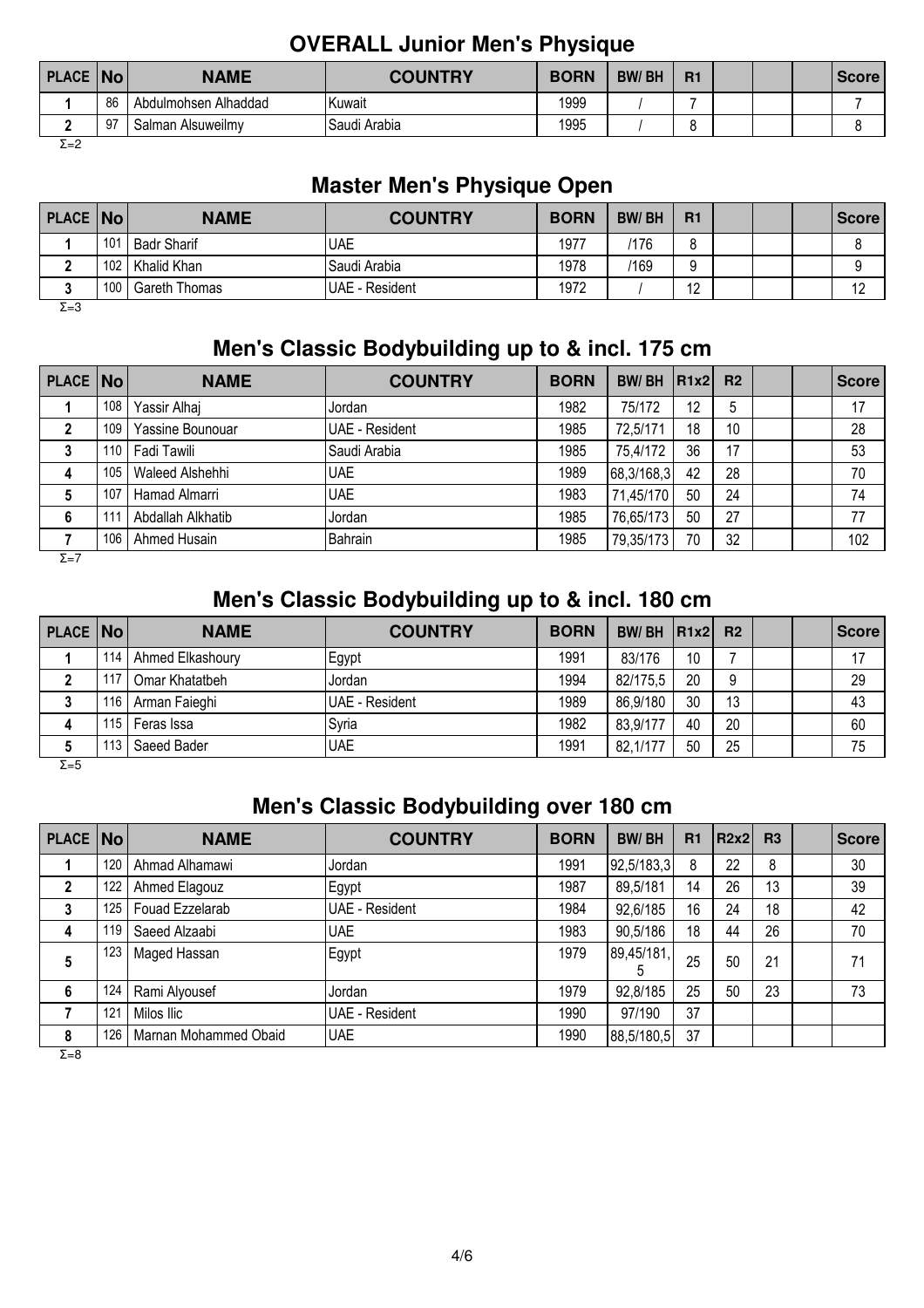|            |     |                  |                |             | ັ            |                |  |              |
|------------|-----|------------------|----------------|-------------|--------------|----------------|--|--------------|
| PLACE   No |     | <b>NAME</b>      | <b>COUNTRY</b> | <b>BORN</b> | <b>BW/BH</b> | R <sub>1</sub> |  | <b>Score</b> |
|            | 108 | Yassir Alhaj     | Jordan         | 1982        |              | 9              |  |              |
|            | 120 | Ahmad Alhamawi   | Jordan         | 1991        |              | 14             |  | 14           |
|            | 114 | Ahmed Elkashoury | Egypt          | 1991        |              | 15             |  | 15           |
| 4          | 109 | Yassine Bounouar | UAE - Resident | 1985        | 72,5/171     | 16             |  | 16           |
|            | 117 | Omar Khatatbeh   | Jordan         | 1994        | 82/175.5     | 21             |  | 21           |
| 6          | 122 | Ahmed Elagouz    | Egypt          | 1987        | 89,5/181     | 30             |  | 30           |
| Σ=6        |     |                  |                |             |              |                |  |              |

#### **OVERALL Men's Classic Bodybuilding**

### **Men's Bodybuilding up to & incl. 75 kg**

| PLACE No |                  | <b>NAME</b>      | <b>COUNTRY</b>         | <b>BORN</b> | BW/BH $ R1x2 $ |    | R <sub>2</sub> |  | <b>Score</b> |
|----------|------------------|------------------|------------------------|-------------|----------------|----|----------------|--|--------------|
|          | 132 <sub>1</sub> | Alaa Fallatah    | Saudi Arabia           | 1982        | 69,7/          | 12 | b              |  | 17           |
|          | 127              | El Mahdi Chiadmi | UAE - Resident         | 1979        | 73/            | 18 | 11             |  | 29           |
| J        | 129.             | Yousaf Ahmed     | <b>IUAE - Resident</b> | 1986        | 70/            | 30 | 17             |  | 47           |
| 4        | 133              | Nasser Alwahshi  | <b>UAE</b>             | 1974        | 75/            | 40 | 18             |  | 58           |
|          | 131              | Ahmed Elhares    | Egypt                  | 1987        | 67,65/         | 50 | 23             |  | 73           |
| 6        | 128              | Shanid Kottaiyl  | UAE - Resident         | 1988        | 74/            | 60 | 30             |  | 90           |

 $Σ=6$ 

### **Men's Bodybuilding up to & incl. 85 kg**

| PLACE No     |     | <b>NAME</b>       | <b>COUNTRY</b> | <b>BORN</b> | <b>BW/BH</b> | R1x2 | R <sub>2</sub> |  | <b>Score</b> |
|--------------|-----|-------------------|----------------|-------------|--------------|------|----------------|--|--------------|
|              | 140 | Ahmed Ahmed       | Egypt          | 1987        | 80/          | 12   | 12             |  | 24           |
| $\mathbf{2}$ | 141 | Richard Morilla   | UAE - Resident |             | 84,2/        | 20   | 8              |  | 28           |
|              | 137 | Borys Khimion     | UAE - Resident | 1975        | 82/          | 38   | 17             |  | 55           |
| 4            | 136 | Ramadan Hawsa     | Saudi Arabia   | 1975        | 84,5/        | 42   | 17             |  | 59           |
| 5            | 135 | Mohamed Mostafa   | Egypt          | 1979        | 79,2/        | 46   | 29             |  | 75           |
| 6            | 138 | Jieford Lariosa   | UAE - Resident | 1982        | 84/          | 54   | 26             |  | 80           |
|              | 139 | Khalifah Alothman | Saudi Arabia   | 1985        | 80/          | 66   | 30             |  | 96           |

Σ=7

### **Men's Bodybuilding up to & incl. 95 kg**

| PLACE No |     | <b>NAME</b>        | <b>COUNTRY</b>        | <b>BORN</b> | <b>BW/BH</b> | R <sub>1</sub> | R2x2 | <b>R3</b> | <b>Score</b> |
|----------|-----|--------------------|-----------------------|-------------|--------------|----------------|------|-----------|--------------|
|          | 145 | Mahmoud Eldesouki  | Egypt                 | 1987        | 93/          | 6              | 14   | 10        | 24           |
| 2        | 146 | Ahmad Qaderi       | Afghanistan           | 1986        | 92,85/       | 9              | 16   | 8         | 24           |
| 3        | 143 | Ahmed Kadhim       | , Iraq                | 1990        | 88,5/        | 15             | 32   | 23        | 55           |
| 4        | 148 | Ifesinachi Ibenne  | <b>UAE</b> - Resident | 1988        | 92.8/        | 20             | 40   | 15        | 55           |
| 5        | 147 | Bachir Al Malla    | <b>UAE - Resident</b> | 1986        | 94,45/       | 31             | 50   | 22        | 72           |
| 6        | 149 | Salah Bin Ashwan   | Saudi Arabia          | 1978        | 93,45/       | 28             | 58   | 26        | 84           |
|          | 144 | Mohammed Ellikkal  | <b>UAE</b> - Resident | 1985        | 87.8/        | 34             |      |           |              |
| 8        | 142 | Abdu Lubega        | <b>UAE</b> - Resident | 1991        | 88,85/       | 41             |      |           |              |
| 9        | 150 | Serageldin Elsabak | Egypt                 | 1979        | 92,9/        | 43             |      |           |              |

 $\overline{Σ=9}$